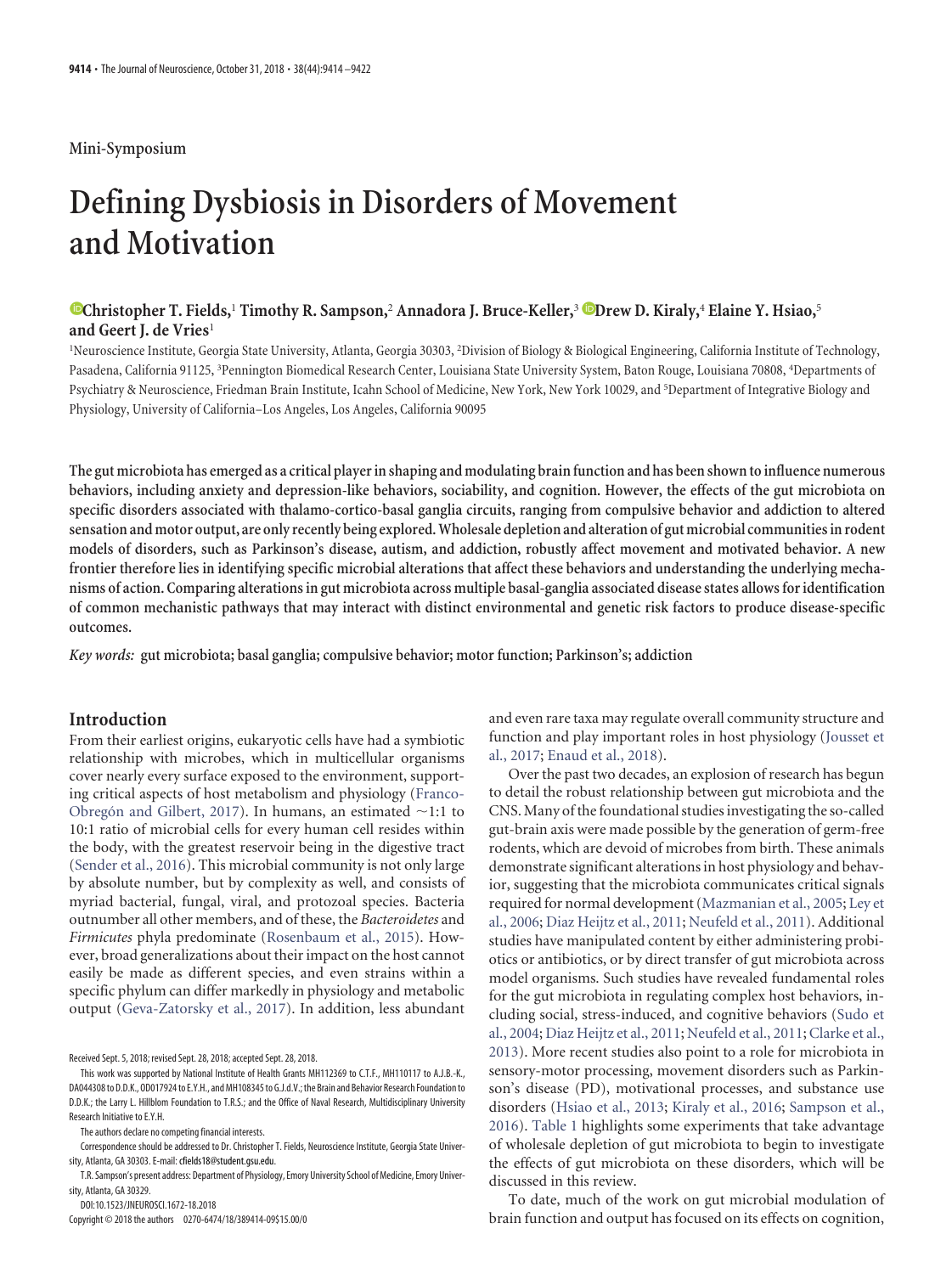<span id="page-1-0"></span>

|  | Table 1. Effects of microbial depletion on motor function and motivated behavior <sup>a</sup> |  |  |  |
|--|-----------------------------------------------------------------------------------------------|--|--|--|
|  |                                                                                               |  |  |  |

| Treatment                    | Subject                              | <b>Behavior</b>         | Description                                                                                                      | Reference              |
|------------------------------|--------------------------------------|-------------------------|------------------------------------------------------------------------------------------------------------------|------------------------|
| Germ-free                    | C57BL/6 and Swiss-Webster mice, male | Sensorimotor            | Decreased activation of intestinal sensorimotor neurons                                                          | Yano et al., 2015      |
| Low-dose penicillin          | $C57BL/6$ mice, male $+$ female      | Social preference       | Increased preference for familiar conspecifics                                                                   | Leclercq et al., 2017  |
| Germ-free                    | Swiss-Webster mice, male             | Social preference       | Increased preference for familiar conspecifics                                                                   | Desbonnet et al., 2014 |
| High-dose antibiotic mixture | NIH Swiss mice, male                 | Novel object preference | Increased preference for familiar object                                                                         | Desbonnet et al., 2015 |
| Germ-free                    | Swiss-Webster mice, male             | Novel object preference | Increased preference for familiar object                                                                         | Gareau et al., 2011    |
| High-dose antibiotic mixture | C57BL/6 mice, male                   | Novel object preference | Increased preference for familiar object                                                                         | Fröhlich et al., 2016  |
| Germ-free                    | ASO mice (Parkinson's model), male   | Motor behavior          | Less robust deficits in time to traverse a beam, descend a pole,<br>and remove an adhesive from the nasal bridge | Sampson et al., 2016   |
| Germ-free                    | C57BL/6 mice, male                   | Food consumption        | Decreased caloric consumption                                                                                    | Rabot et al., 2010     |
| High-dose antibiotic mixture | C57BL/6 mice, male                   | Drug-seeking behavior   | Increased conditioned place preference                                                                           | Kiraly et al., 2016    |

*a* Effects of germ-free status (relative to conventionally colonized mice) or treatment with antibiotics (relative to subjects not treated with antibiotics) on motor function, novelty-seeking behavior, or addiction.

stress, and social behavior, with a large focus on the cortex, hippocampus, hypothalamus, and amygdala [\(Sudo et al., 2004;](#page-8-0) [Diaz](#page-5-1) [Heijtz et al., 2011;](#page-5-1) [Neufeld et al., 2011;](#page-7-4) [Clarke et al., 2013;](#page-5-2) [Hoban](#page-6-5) [et al., 2018\)](#page-6-5). This review focuses on the basal ganglia, as they play an important role in sensory motor processing and the regulation of habitual movement, which contributes to core features of many neurobehavioral disorders [\(Figee et al., 2016\)](#page-6-6). We will highlight research that contributes to our understanding of how the gut microbiota affects body movement and compulsive-like behaviors. First, we discuss the role of gut microbiota in regulating sensorimotor circuits and behaviors that depend on these circuits. Next, we review work demonstrating a link between gut microbiota and motor dysfunction in PD. We then highlight work that draws a link between gut microbiota and compulsive behaviors, ranging from tics in autism to complex behaviors in obesity and substance addiction. Finally, we explore common themes that may indicate shared underlying mechanisms in the gut-brain connection that generate dysfunction in basal ganglia circuits.

## **The gut microbiota and sensorimotor circuits**

The contributions of gut microbiota to sensorimotor functioning in the gut and the brain are beginning to be characterized. For instance, germ-free mice display decreased gastrointestinal sensorimotor activity, as measured by lowered overall levels of gastrointestinal motility [\(Yano et al., 2015\)](#page-8-1). Notably, treatment of mice with the probiotic *Bacteroides fragilis* or colonization of mice with a consortium of spore-forming bacteria, was sufficient to correct gastrointestinal function, in a process mediated by microbially induced production of serotonin [\(Yano et al., 2015\)](#page-8-1). Direct proof that microbiota affect sensory processing in the brain also comes from studies with germ-free mice, which show deficits in sensorimotor gating of the startle reflex, suggesting an inability to filter out extraneous sensory cues [\(Hsiao et al., 2013\)](#page-6-3). Alterations in gut microbiota in individuals with neuropsychiatric conditions, such as autism and schizophrenia, may therefore contribute to sensorimotor gating deficits observed in these disorders [\(Hsiao et al., 2013;](#page-6-3) [Kohl et al., 2013;](#page-6-7) [Dinan et al., 2014\)](#page-5-3). As sensorimotor gating is processed within the cortico-basal ganglia circuit, identification of mechanisms of microbial communication to this brain region that affect other aspects of basal ganglia functioning, such as motor function and compulsive behavior, will likely yield clues to how gut microbiota affect this form of sensory processing.

#### **Gut microbiota and motor function**

Work on PD has revealed a link between gut microbiota and motor function. While early studies suggested that the gut microbiota influences motor behavior, as germ-free mice exhibited increased locomotion in the open field test [\(Diaz Heijtz et al.,](#page-5-1) [2011\)](#page-5-1), it was unclear whether such a change depended on direct actions of the microbiota on motor circuits. However, a mouse model for PD revealed direct contributions of gut microbiota to disease onset and progression in behavioral and histological markers for the disorder. PD is a progressive, neurodegenerative disorder characterized by a loss of dopaminergic neurons in the midbrain, specifically within the substantial nigra pars compacta and its projections to the striatum, which impairs the initiation of movements [\(Hadj-Bouziane et al., 2012\)](#page-6-8). Aggregation of  $\alpha$ -synuclein has been identified as a central component of PD pathology. PD is generally considered a neuroinflammatory disease in which cytokines generated in the brain, and peripheral immune cells migrating into the brain, promote  $\alpha$ -synuclein misfolding. However, recent work suggests an additional vagal route for inflammatory agents to promote neuroinflammation [\(Kan](#page-6-9)[narkat et al., 2013\)](#page-6-9). Injection of aggregates of  $\alpha$ -synuclein into the intestinal wall of healthy rodents promotes prion-like formation of  $\alpha$ -synuclein inclusion bodies along the vagus nerve and within afferent brainstem loci, thereby providing a potential pathway to the substantia nigra and dorsal striatum [\(Holmqvist et al., 2014;](#page-6-10) [Uemura et al., 2018\)](#page-8-2). In support of this, two retrospective studies found that complete vagotomy, but not partial vagotomy, which does not completely denervate vagal connections to the gut, leads to reduced risk of future diagnosis of PD [\(Svensson et al., 2015;](#page-8-3) [Liu et al., 2017\)](#page-7-6). While the function of  $\alpha$ -synuclein remains unclear, it is of note that it is present within the enteroendocrine cells within the gastrointestinal tract [\(Chandra et al., 2017\)](#page-5-4), and it has been suggested to assist with vesicle trafficking in neurons [\(Diao et al., 2013\)](#page-5-5). Signals from the gut microbiota may locally induce  $\alpha$ -synuclein pathology or increase susceptibility to other genetic or environmental risk factors (e.g., pesticides) that promote pathological  $\alpha$ -synuclein misfolding [\(Brown et al., 2006\)](#page-5-6).

Work by [Sampson et al. \(2016\)](#page-7-5) points to a critical role of gut microbes in PD pathology. Thy1- $\alpha$ -synuclein mice ("Line 61"), which overexpress wild-type human  $\alpha$ -synuclein, also known as --synuclein overexpressing (ASO) mice, were protected from developing  $\alpha$ -synuclein pathology and motor symptoms when bred under germ-free conditions. Colonization with fecal microbes from control mice and healthy human subjects both produced impaired motor function in germ-free ASO mice. However, colonizing mice with fecal microbes derived from PD patients worsened motor outcomes. This suggests that, while gut microbiota facilitates disease pathology, at least in genetically susceptible individuals, the specific microbes found in persons with PD may exacerbate disease outcomes.

Fecal microbiota collected from persons with PD, and subsequently colonized into germ-free mice, exhibited increased abundance of the Gram-negative *Proteobacteria* phylum and reduced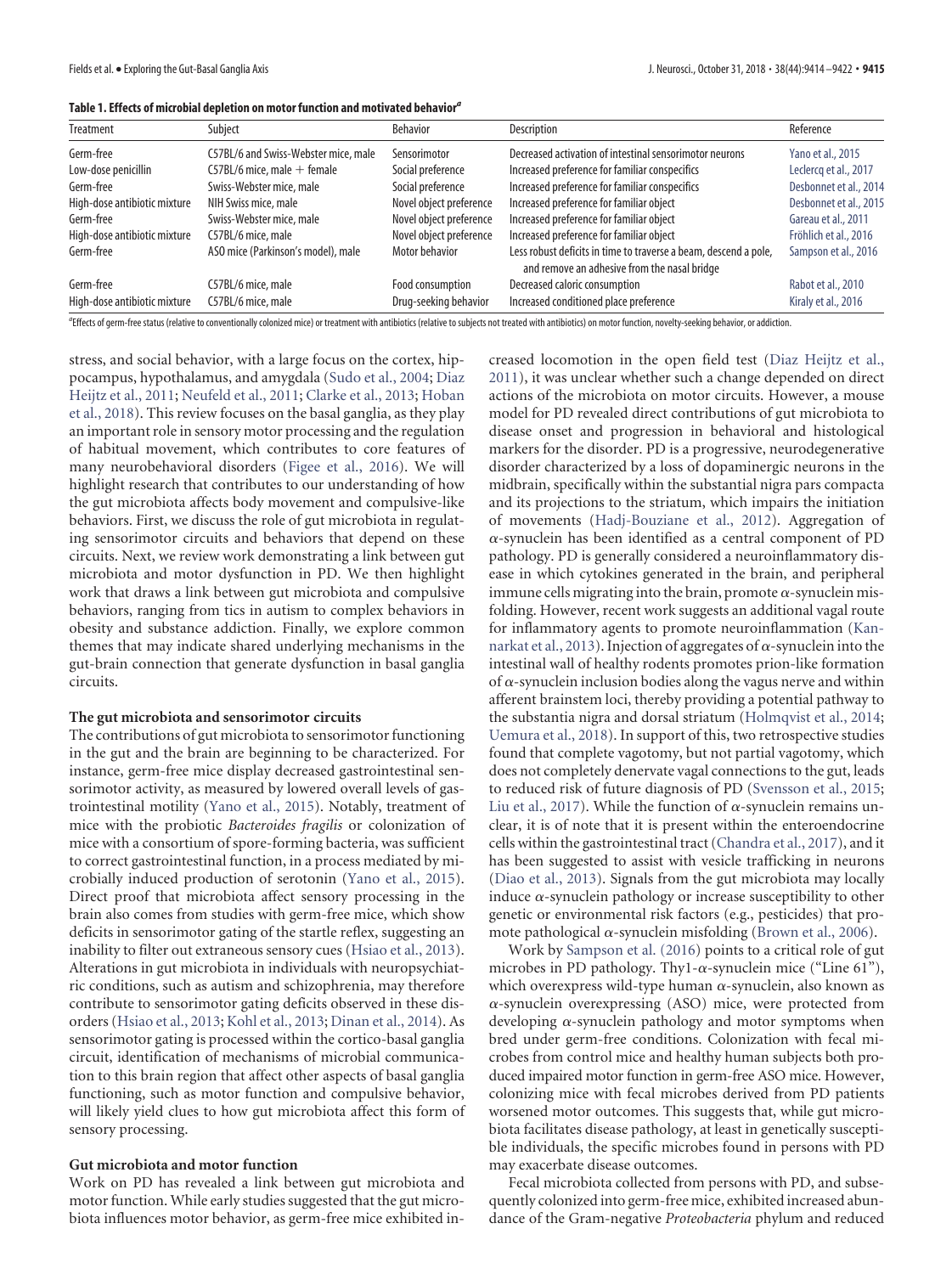levels of spore-forming *Lachnospiricae* family and *Ruminococcus* genus of the *Firmicutes* phylum [\(Sampson et al., 2016\)](#page-7-5). Similar changes to the microbiota are observed in other studies of PD patients, which are reviewed by [Tremlett et al. \(2017\)](#page-8-4) and [Sun](#page-8-5) [and Shen \(2018\)](#page-8-5). However, no two studies report identical changes in microbiota. Some studies note increases in specific *Clostridial* species or species within the *Firmicutes* phylum [\(Be](#page-5-9)[darf et al., 2017;](#page-5-9) [Hill-Burns et al., 2017;](#page-6-13) [Heintz-Buschart et al.,](#page-6-14) [2018;](#page-6-14) [Qian et al., 2018\)](#page-7-9), whereas others report decreases in clusters of *Clostridial* species [\(Hasegawa et al., 2015;](#page-6-15) [Scheperjans et](#page-7-10) [al., 2015;](#page-7-10)[Hill-Burns et al., 2017;](#page-6-13) [Li et al., 2017\)](#page-7-11).*Clostridia* is a class of the *Firmicutes* phylum that contains a large number of sporeforming species that promotes serotonin production in the body [\(Yano et al., 2015\)](#page-8-1), which may drive systemic inflammation [\(Pat](#page-7-12)[rick and Ames, 2015\)](#page-7-12). However, some studies report an increase in *Lactobacillus* in PD patients [\(Minato et al., 2017;](#page-7-13) [Petrov et al.,](#page-7-14) [2017\)](#page-7-14), a genus of the *Firmicutes* phylum that contains species commonly used to reduce inflammation in a number of autoimmune disease models [\(Plaza-Díaz et al., 2017\)](#page-7-15). Potentially confounding effects across study cohorts, such as differences in drug treatment and dietary habits, may drive some of these discrepancies. However, they may also reflect specific changes within the genus level that may go undetected by the bacterial sequencing methods (e.g., 16S rRNA sequencing) used in these studies, and large-scale metagenomic analysis may provide a clearer indication of dysbiosis in PD [\(Poretsky et al., 2014\)](#page-7-16).

Gut microbiota might contribute to several factors that promote  $\alpha$ -synuclein misfolding in the basal ganglia, including direct vagal transmission of the misfolded protein. In the work of [Sampson et al. \(2016\)](#page-7-5), neuroinflammation in specific-pathogenfree ASO mice was observed in the frontal cortex and striatum, but not in the cerebellum. Gut microbiota might stimulate vagal efferents to produce this effect, given that vagal nerve stimulation in rats has its most robust biophysical effects across a limited number of midbrain and forebrain areas, including the basal ganglia [\(Surowka et al., 2015\)](#page-8-6). Additionally, it might be that toxins produced by the microbiota have differential access to different brain regions depending on the permeability of the blood– brain barrier [\(Yang and Chiu, 2017\)](#page-8-7). Regions of the basal ganglia are situated near regions of the blood– brain barrier that are particularly leaky in PD patients [\(Gray and Woulfe, 2015\)](#page-6-16). Regardless of the means of transmission, gut microbiota play a critical role in driving pathology in this rodent model of PD and may play an influential role in the etiology of this disease in humans as well.

#### **Gut microbiota and repetitive behaviors**

Just as components of gut microbiota may impair normal initiation of motor function, they might also affect the basal ganglia's ability to prevent behaviors, allowing the development of tics and other repetitive behaviors [\(Bronfeld and Bar-Gad, 2013\)](#page-5-10). [Fields](#page-5-11) [et al. \(2018b\)](#page-5-11) showed that increased intestinal load of lipopolysaccharides, an inflammatory antigen derived from Gramnegative bacteria, influences repetitive behaviors. Small intestinal bacterial overgrowth is a condition wherein Gram-negative bacteria and anaerobes are overly abundant, leading to inflammatory bowel syndrome and related anxiety disorders [\(Posserud et al.,](#page-7-17) [2007;](#page-7-17) [Popa and Dumitrascu, 2015\)](#page-7-18). We used oral gavage delivery of exogenous lipopolysaccharide into adult mice as a proxy for small intestinal bacterial overgrowth driven by overgrowth of Gram-negative bacteria. This treatment suppressed normal levels of repetitive circling in the open field test, without affecting general measures of locomotion, suggesting that the lipopolysaccharide treatment specifically affects compulsive behaviors without

inducing a generalized sickness response [\(Fields et al., 2018b\)](#page-5-11). In line with this, germ-free mice, which have no lipopolysaccharide, exhibit increases in compulsive-like behavior, such as repetitive digging [\(Nishino et al., 2013\)](#page-7-19). Studying specific changes of gut microbiota in conditions that exhibit changes in locomotor and habit circuits may yield substantial clues to other bacterial components that actively modulate basal ganglia circuits.

Gut microbial changes reported in individuals with autism spectrum disorder (ASD) and in rodent models of this disorder provide further clues regarding the potential mechanisms through which gut microbiota modulate repetitive behavior. For example, several studies consistently demonstrate elevated levels of *Clostridia* in fecal samples collected from autistic subjects [\(Fi](#page-6-17)[negold et al., 2002;](#page-6-17) [Song et al., 2004;](#page-8-8) [Parracho et al., 2005;](#page-7-20) [Mar](#page-7-21)[tirosian et al., 2011;](#page-7-21) [Li and Zhou, 2016;](#page-7-22) [Finegold et al., 2017;](#page-6-18) [Iovene et al., 2017;](#page-6-19) [Vuong and Hsiao, 2017;](#page-8-9) [Argou-Cardozo and](#page-5-12) [Zeidan-Chulia, 2018\)](#page-5-12).*Clostridia* produce propionic acid, a shortchain fatty acid byproduct of carbohydrate fermentation, which has been proposed to cross the blood– brain barrier and may contribute to the core social and behavioral deficits observed in autism [\(Shultz, 2014\)](#page-7-23). In support of this, several studies show that intracerebroventricular injection of propionic acid affects autism-related social and cognitive measures, including the inability to activate goal-directed behavior switching in the water maze and T-maze [\(Shultz et al., 2009;](#page-7-24) [MacFabe et al., 2011\)](#page-7-25). Propionic acid treatment also elevated brain levels of serotonin and dopamine [\(Shultz et al., 2008,](#page-7-26) [2009\)](#page-7-24), and induced neuroinflammation across various cortical and subcortical regions, which may contribute to the observed cognitive and behavioral deficits [\(Shultz et al., 2008,](#page-7-26) [2009;](#page-7-24) [MacFabe et al., 2011;](#page-7-25) [Shultz,](#page-7-23) [2014\)](#page-7-23). However, whether the dosages of propionic acid used in these studies reflect levels found in autistic subjects remains to be determined.

If *Clostridia* and other microbiota species induce behavioral effects in autistic subjects, it will likely result from multiple activation pathways involving immune, humoral, and vagal routes. For example, *Clostridia* produce several toxic byproducts found in patients with ASD and animal models, including the uremic toxins para-cresol and 4-ethylphenylsulfate, which might also cross the blood– brain barrier and affect cortico-thalamo-basal ganglia circuits [\(Enomoto and Niwa, 2007;](#page-5-13) [Altieri et al., 2011;](#page-5-14) [Hsiao et al., 2013;](#page-6-3) [Gabriele et al., 2014,](#page-6-20) [2016\)](#page-6-21). Intravenous injection of 4-ethylphenylsulfate increased marble-burying behavior in juvenile mice [\(Hsiao et al., 2013\)](#page-6-3) and para-cresol levels correlated with severity of repetitive behaviors in autistic subjects, but not with other symptoms of autism [\(Gabriele et al., 2014\)](#page-6-20).

Levels for other gut microbial species may also be altered in patients with ASD [\(Li and Zhou, 2016;](#page-7-22) [Vuong and Hsiao, 2017\)](#page-8-9). While microbiota changes lack consistency from study to study, a unifying mechanism through which gut microbiota affect symptoms of ASD is by modifying the permeability of the gut. For example, as discussed for PD, *Prevotella* levels are inversely correlated with gut barrier permeability [\(Brown et al., 2011;](#page-5-15) [Forsyth](#page-6-22) [et al., 2011;](#page-6-22) [Cakmak, 2015\)](#page-5-16). In line with this, lower levels of *Prevotella* correlate with greater burdens of behavioral autistic symptoms [\(Kang et al., 2013;](#page-6-23) [Krajmalnik-Brown et al., 2015;](#page-6-24) [Strati et al., 2017;](#page-8-10) [Kang et al., 2018;](#page-6-25) [Qiao et al., 2018\)](#page-7-27). Nevertheless, some clinical studies do not find this correlation between *Prevotella* and autism symptoms [\(Son et al., 2015;](#page-8-11) [Strati et al.,](#page-8-10) [2017\)](#page-8-10). Another model for ASD, the maternal immune activation model of autism, shows an increase in *Prevotella*. However, this model also demonstrates increased gut permeability and a treat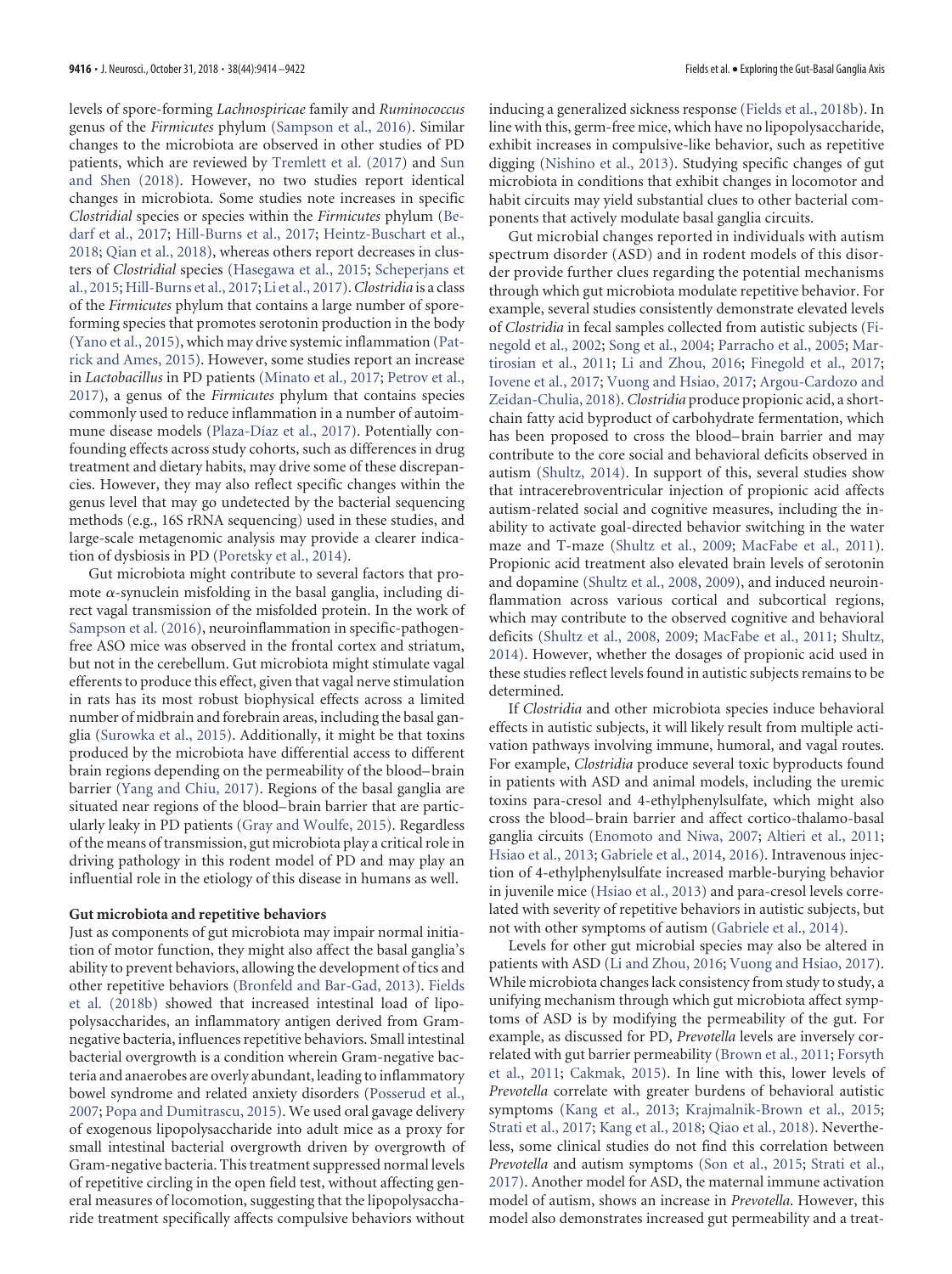ment that restored the integrity of the gut barrier also normalized anxiety and repetitive behavior [\(Hsiao et al., 2013\)](#page-6-3).

Other findings highlight the importance of investigating functional output of the gut microbiota in addition to identifying key taxa associated with ASD. For example, some studies report an increase in *Sutterella*, a member of the *Proteobacteria* phylum that may contribute to gut barrier dysfunction and systemic endotoxemia in autistic subjects [\(Williams et al., 2012;](#page-8-12) [Wang et al., 2013\)](#page-8-13); however, these findings are not reported in other studies [\(Strati et](#page-8-10) [al., 2017;](#page-8-10) [Qiao et al., 2018\)](#page-7-27). Elevated levels of *Lactobacillus*species are also reported for children with ASD [\(Kang et al., 2013;](#page-6-23) [Pulik](#page-7-28)[kan et al., 2018\)](#page-7-28); however, one open label clinical study successfully used *Lactobacillus* species to treat gastrointestinal and behavioral symptoms [\(Shaaban et al., 2017\)](#page-7-29). These seemingly contradictory studies may be explained by separate bacterial strains within the same species having unique physiological and behavioral effects [\(Merkx-Jacques et al., 2013;](#page-7-30) Proença et al., [2017\)](#page-7-31). Thus, it is important to screen for overall functional output of microbiota rather than simply noting compositional differences. This may also help researchers identify which microbial changes contribute to behavioral symptoms or may be endogenous compensatory mechanisms.

#### **Gut microbiota and compulsive behaviors**

Compulsive behaviors are observed not just across a wide spectrum of neuropsychiatric disorders, but also in behaviors not traditionally associated with neuropsychiatric disorders, such as compulsive eating. Compulsive eating may contribute to the pathophysiology of obesity in a subset of individuals [\(Moore et](#page-7-32) [al., 2018\)](#page-7-32). Obese individuals exhibit significant comorbidity with obsessive-compulsive disorder [\(Albert et al., 2013\)](#page-5-17), along with several neurobiological markers of addiction, including increased cortico-striatal connectivity, and impaired dopamine regulation of the orbitofrontal cortex and dorsal striatum [\(Volkow et al., 2008,](#page-8-14) [2013;](#page-8-15) [Cone et al., 2013\)](#page-5-18). While the gut microbiota participates in nutrient energy harvesting and plays a role in many other aspects of host metabolism [\(Pascale et al., 2018\)](#page-7-33), it may also drive compulsive eating. Transfer of microbiota from obese mice to those raised on a standard diet conferred many of the phenotypes observed in high-fat diet fed mice. Mice that received transfer of a microbiome from high-fat diet-fed mice showed significant propensity to become obese. Although feeding behavior itself was not measured, these mice showed increases in anxiety-like behavior on the open field test and elevated plus maze and increases in compulsive-like burying behavior in the marble-burying test. [\(Bruce-Keller et al., 2015\)](#page-5-19).

Another set of psychiatric disorders marked by compulsive behavior in humans are the substance use disorders. Recent work has found that the gut microbiota both influences and is influenced by the effects of psychostimulant drugs and may contribute to compulsive substance use. [Kiraly et al. \(2016\)](#page-6-4) showed that antibiotic depletion of gut microbiota in adulthood leads to increased sensitivity to the behavioral effects of cocaine in mice. Antibiotic treatment increased the development of locomotor sensitization and conditioned place preference at a dose that did not produce behavioral effects in control animals. Antibiotic treatment increased striatal expression of BDNF, a neuropeptide with wide-ranging effects on brain physiology, regardless of cocaine exposure. The increase in BDNF may serve as a trigger for downstream neurochemical effects, as both cocaine and antibiotic treatments were required to elicit changes in glutamate and dopamine receptor expression. These observations demonstrate that the gut microbiota acutely influences function and output of systems that encode motivational salience and mediate decisionmaking [\(Kiraly et al., 2016\)](#page-6-4).

# **Putting the pieces together**

The studies discussed in this review highlight similarities and differences in gut microbiota composition both within and across various basal ganglia-associated disease states, providing as many clues as questions regarding the potential effects of gut microbes on basal ganglia circuits. Changes in gut microbiota could either serve as significant or moderating factors in the etiology of these diseases, or they could simply be interesting epiphenomena. Accumulating evidence points to the former, with wholesale depletion and modification of gut microbiota either ameliorating or worsening disease state in animal models of PD [\(Sampson et al.,](#page-7-5) [2016\)](#page-7-5), obesity [\(Bruce-Keller et al., 2015\)](#page-5-19), and cocaine addiction [\(Kiraly et al., 2016\)](#page-6-4). Alternatively, even if the changes to the microbiota that occur during disease processes are merely a bystander effect, the continued study of these changes may provide benefit as early indicators of disease diagnosis or prognosis.

Microbiota are also required for the normal development of basal ganglia circuits, as evidenced by reduced expression of synapse-related gene expression within the striatum of germ-free mice [\(Diaz Heijtz et al., 2011\)](#page-5-1). Microbiota actively maintain normal basal ganglia physiology in adult animals, with antibiotic depletion of gut microbiota increasing BDNF expression in the ventral striatum in conventionally colonized mice [\(Kiraly et al.,](#page-6-4) [2016\)](#page-6-4), potentially with wide-ranging effects [\(Song et al., 2017\)](#page-8-16). While such studies suggest that microbiota may affect basal ganglia function and behavioral output, the mechanisms underlying these effects remain unknown.

To address this question, it is first important to acknowledge the extensive functional redundancy within gut microbiota [\(Al](#page-5-20)[lison and Martiny, 2008\)](#page-5-20). For example, the Human Microbiome Project revealed that it is possible for two healthy human individuals to share minimal to no overlap in microbial species composition [\(Gilbert et al., 2018\)](#page-6-26). This functional redundancy may explain some of the contradictory findings of changes in gut microbiota within the diseases discussed here. For example, original studies on gut microbial changes within obese subjects reported increases in the *Firmicutes*-to- *Bacteroidetes* ratio in both obese rodents and humans [\(Ley et al., 2005;](#page-7-34) [Turnbaugh et al., 2006\)](#page-8-17). However, subsequent work either found no changes in this ratio [\(Duncan et al., 2008;](#page-5-21) [Million et al., 2013;](#page-7-35) [Rosenbaum et al., 2015\)](#page-7-1) or an inverse of this ratio in obese subjects [\(Schwiertz et al., 2010;](#page-7-36) [Ignacio et al., 2016\)](#page-6-27), along with more fine-grained increases and decreases of species within both the *Firmicutes* and *Bacteroidetes* phyla within obese subjects [\(Bruce-Keller et al., 2015;](#page-5-19) [Jung et al.,](#page-6-28) [2018\)](#page-6-28). Nevertheless, later work also confirmed the finding of an increased *Firmicutes*-to-*Bacteroidetes* ratio in some obese subjects, suggesting that this compositional change may serve as a significant factor in a subset of the disease [\(Koliada et al., 2017\)](#page-6-29). These findings were accompanied with the observation of other common changes, such as increases in the *Actinobacteria* phylum, that may increase energy harvesting and compulsive eating [\(Ko](#page-6-29)[liada et al., 2017\)](#page-6-29).

Consideration of common effects of compositional changes within the gut microbiota across various basal-ganglia associated disorders may shed light on the core functional consequences that may drive basal ganglia pathology. One potential core mechanism may be increases in gut permeability, which may be mediated by several dysbiotic changes in gut microbiota. As discussed, *Prevotella* may serve as a protective factor against barrier dysfunction, and is lower in abundance in subjects with PD and autism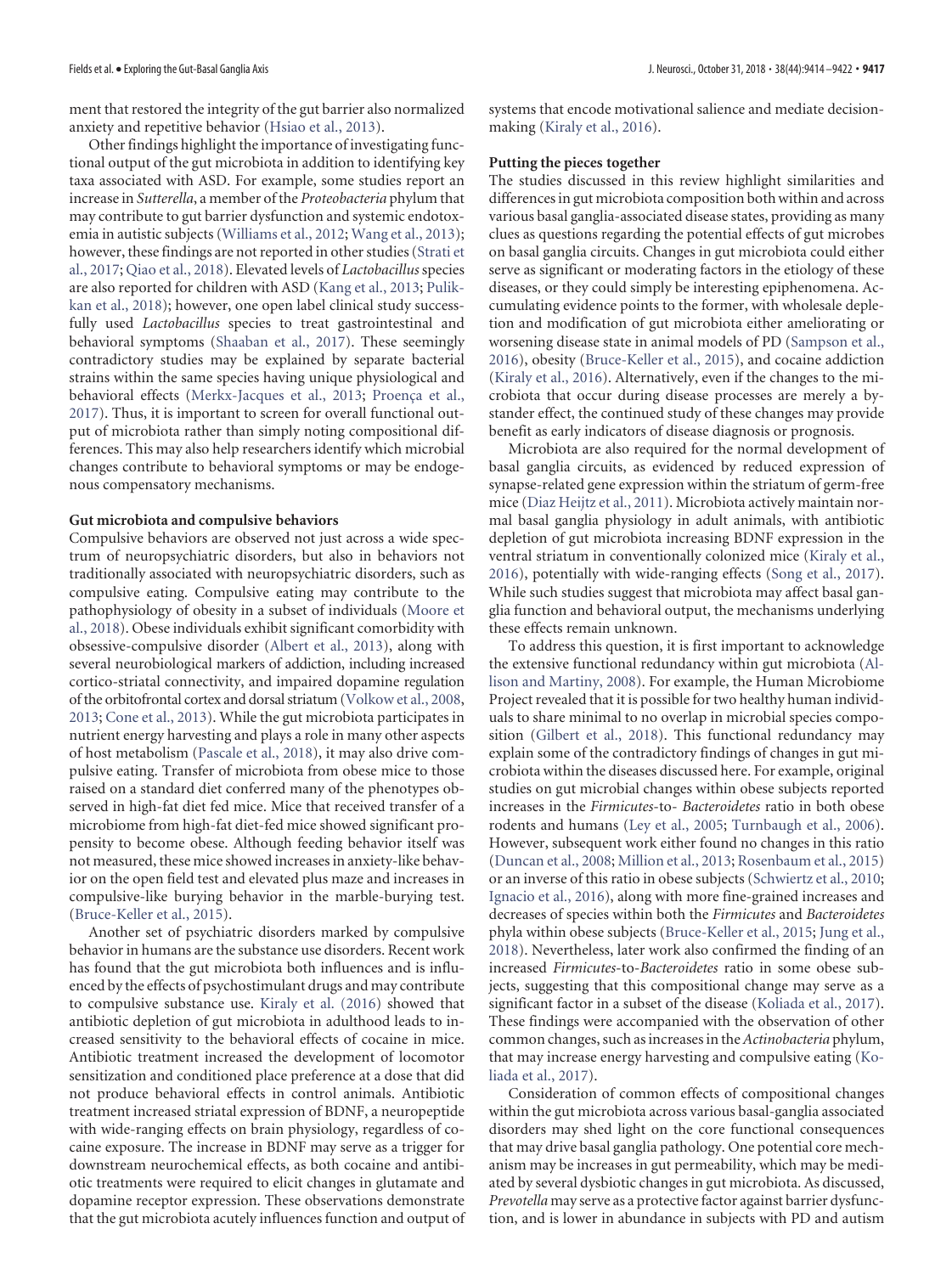

<span id="page-4-0"></span>Figure 1. Gut microbial alterations occur within the context of genetic and environmental factors that shape basal ganglia-associated disease susceptibility. These host factors affect both gut microbial composition and basal ganglia function. Common microbial alterations associated with increased disease risk include increases in *Proteobacteria*, decreases in *Prevotella*, and alterations in *Clostridia*, which are all associated with increased gut barrier dysfunction. Other risk factors, such as altered short-chain fatty acid levels, increased vagal activation, and other mechanisms (e.g., the release of other bacterial metabolites) may also result from gut microbial alteration. Increased systemic inflammation and neuro-inflammation are common endpoints of all of these alterations, but other gut-to-brain mechanisms also contribute to basal ganglia disease etiology. Ultimately, gut-derived factors that alter basal ganglia function interact with other preexisting genetic and environmental susceptibility factors to shape specific disease outcomes.

[\(Kang et al., 2013;](#page-6-23) [Hasegawa et al., 2015;](#page-6-15) [Keshavarzian et al.,](#page-6-30) [2015;](#page-6-30) [Krajmalnik-Brown et al., 2015;](#page-6-24) [Scheperjans et al., 2015;](#page-7-10) [Unger et al., 2016;](#page-8-18) [Bedarf et al., 2017;](#page-5-9) [Strati et al., 2017;](#page-8-10) [Kang et](#page-6-25) [al., 2018;](#page-6-25) [Qiao et al., 2018\)](#page-7-27), but animal models of the disorder also exhibit increases in *Prevotella* along with increases in gut permeability [\(Hsiao et al., 2013\)](#page-6-3). Overgrowth of Proteobacteria, which is observed in PD [\(Forsyth et al., 2011;](#page-6-22) [Keshavarzian et al., 2015;](#page-6-30) [Scheperjans et al., 2015;](#page-7-10) [Unger et al., 2016;](#page-8-18) [Li et al., 2017;](#page-7-11) [Qian et](#page-7-9) [al., 2018\)](#page-7-9) and autism [\(Williams et al., 2012;](#page-8-12) [Wang et al., 2013\)](#page-8-13), along with obesity [\(Cani et al., 2007\)](#page-5-22) and cocaine addiction [\(Volpe et al., 2014\)](#page-8-19), can also stimulate increases in intestinal permeability [\(Jakobsson et al., 2015\)](#page-6-31), primarily mediated through activation of innate immune receptor TLR4 by its cell surface antigen lipopolysaccharide [\(Guo et al., 2015\)](#page-6-32). However, here too, noting increases in *Proteobacteria* are insufficient to infer functional consequences, as even different strains of *Escherichia coli*, a species in the *Proteobacteria* phylum, carry lipopolysaccharide molecules with differing levels of immunogenicity, with some serving as TLR4 agonists and others as TLR4 antagonists [\(Coats](#page-5-23) [et al., 2005\)](#page-5-23). Current high-throughput gut microbiota sequencing efforts, which identify bacteria by a portion of its 16S rRNA signature, cannot distinguish between strains, and some sequence tags fail to discriminate beyond the genus or family level [\(Fukuda et al., 2016\)](#page-6-33). Assays built to distinguish species and strain-level differences in composition within taxa will allow for investigation of the neurobiological effects of specific microbes with either gnotobiotic models or targeted elimination (e.g., narrow-spectrum bacteriophage-derived treatments such as lysin therapies that eradicate specific bacterial species) [\(Pastagia et al.,](#page-7-37) [2013\)](#page-7-37). In addition, metabolic profiling of strains exhibiting the most robust compositional changes may provide clues regarding the overarching functional consequences of observed compositional changes.

A specific etiologic trigger, such as gut barrier dysfunction, which may be precipitated by several different changes in bacterial composition, likely interacts with several environmental and genetic risk factors to precipitate specific disease outcomes. This model is highlighted in [Figure 1.](#page-4-0) Increases in gut barrier dysfunction may alter other gut microbial communication pathways to the brain, which may include modifying systemic short-chain fatty acid levels and afferent vagal activity. For example, both rare mutations and ingestion of environmental toxins have been suggested to contribute to disease onset in PD patients, perhaps leading to a greater rate of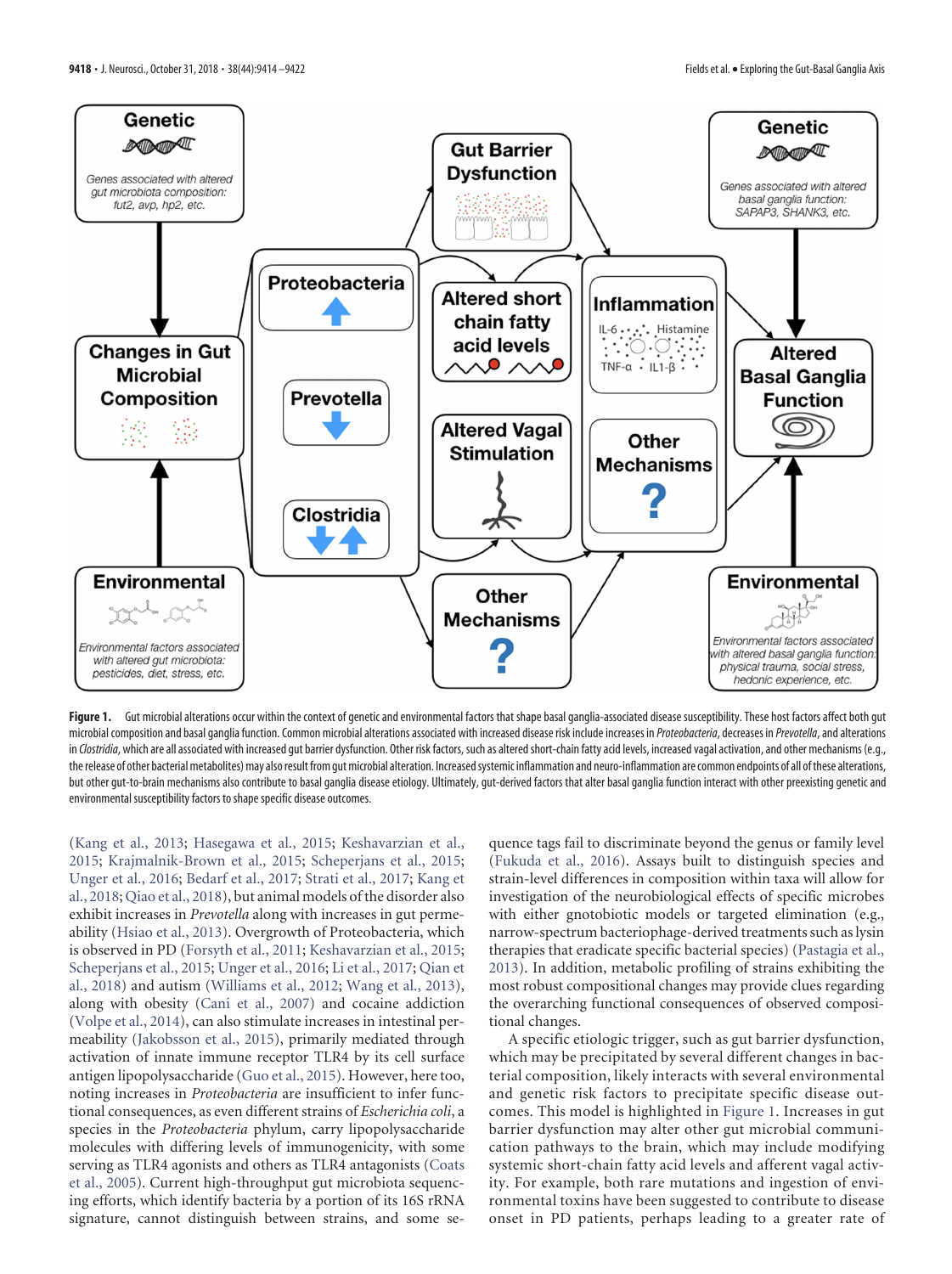--synuclein misfolding along the vagus nerve [\(Smith and](#page-7-38) [Parr-Brownlie, 2018;](#page-7-38) [Zeng et al., 2018\)](#page-8-20).

Sex differences in various host systems, such as the immune system [\(Klein and Flanagan, 2016\)](#page-6-34), may combine with dysbiotic changes in gut microbiota to exacerbate disease outcomes in one or the other sex. For example, bacterial antigens may activate differing types of inflammation in males and females (e.g., generate a more pro-allergic immune profile in males) [\(Kelly and](#page-6-35) [Gangur, 2009\)](#page-6-35), which promote differing types of neuroinflammation with potentially different behavioral effects. On the other hand, [Fields et al. \(2018a\)](#page-5-24) revealed that a common microbial antigen elicited similar behavioral but differential immune responses in males and females [\(Fields et al., 2018a\)](#page-5-24). Only a few studies have directly investigated how gut microbiota and host sex factors interact. For example, one landmark study by [Markle](#page-7-39) [et al. \(2013\)](#page-7-39) identified robust sex differences in gut microbiota in adult mice and revealed that gut microbiota from males when transferred to females may elevate testosterone levels in females [\(Markle et al., 2013\)](#page-7-39). The recent National Institutes of Health' mandate to include both female and male subjects in biomedical research should undoubtedly be applied to the study of gut microbiota, which is likely to reveal many more sex-specific effects of gut microbiota on the host.

Gut barrier dysfunction is not the only gut microbiotaassociated factor that has context-specific effects. Short chain fatty acids have been associated with both proinflammatory and anti-inflammatory effects, based on host context [\(Kuo et al.,](#page-6-36) [2014;](#page-6-36) [Zhang et al., 2016\)](#page-8-21). Furthermore, short chain fatty acid treatment was shown to promote PD motor defects [\(Sampson et](#page-7-5) [al., 2016\)](#page-7-5) but to protect against sensitization to cocaine [\(Kiraly et](#page-6-4) [al., 2016\)](#page-6-4). These are not likely the only gut microbiota-associated factors that affect host biology differently based on context. Furthermore, these gut microbial effects are likely to both converge and cancel each other out, so identifying dominant factors within each disease state will be key to identifying prominent mechanisms of action.

From vagal stimulation to systemic breach of gut-derived toxins and from stimulation of systemic inflammation to systemic release of bacterial metabolic byproducts, such as short chain fatty acids, these mechanisms of action can be driven by multiple compositional profiles and can have differential effects based on host biology. Future studies will need to further identify not only compositional differences in gut microbiota associated with health and disease, but also the context-specific functional effects of these microbial alterations. This will serve as a critical step toward developing therapies for basal ganglia-associated disorders targeted at gut microbial manipulation.

## <span id="page-5-17"></span>**References**

- Albert U, Aguglia A, Chiarle A, Bogetto F, Maina G (2013) Metabolic syndrome and obsessive-compulsive disorder: a naturalistic Italian study. Gen Hosp Psychiatry 35:154 –159. [CrossRef](http://dx.doi.org/10.1016/j.genhosppsych.2012.10.004) [Medline](http://www.ncbi.nlm.nih.gov/pubmed/23158675)
- <span id="page-5-20"></span>Allison SD, Martiny JB (2008) Colloquium paper: resistance, resilience, and redundancy in microbial communities. Proc Natl Acad Sci U S A 105 [Suppl 1]:11512–11519.
- <span id="page-5-14"></span>Altieri L, Neri C, Sacco R, Curatolo P, Benvenuto A, Muratori F, Santocchi E, Bravaccio C, Lenti C, Saccani M, Rigardetto R, Gandione M, Urbani A, Persico AM (2011) Urinary p-cresol is elevated in small children with severe autism spectrum disorder. Biomarkers 16:252–260. [CrossRef](http://dx.doi.org/10.3109/1354750X.2010.548010) [Medline](http://www.ncbi.nlm.nih.gov/pubmed/21329489)
- <span id="page-5-12"></span>Argou-Cardozo I, Zeidan-Chulia F (2018) Clostridium bacteria and autism spectrum conditions: a systematic review and hypothetical contribution of environmental glyphosate levels. Med Sci (Basel) 6:E29. [CrossRef](http://dx.doi.org/10.3390/medsci6020029) [Medline](http://www.ncbi.nlm.nih.gov/pubmed/29617356)
- <span id="page-5-9"></span>Bedarf JR, Hildebrand F, Coelho LP, Sunagawa S, Bahram M, Goeser F, Bork

P, Wüllner U (2017) Functional implications of microbial and viral gut metagenome changes in early stage L-DOPA-naive Parkinson's disease patients. Genome Med 9:39. [CrossRef](http://dx.doi.org/10.1186/s13073-017-0428-y) [Medline](http://www.ncbi.nlm.nih.gov/pubmed/28449715)

- <span id="page-5-10"></span>Bronfeld M, Bar-Gad I (2013) Tic disorders: what happens in the basal ganglia? Neuroscientist 19:101–108. [CrossRef](http://dx.doi.org/10.1177/1073858412444466) [Medline](http://www.ncbi.nlm.nih.gov/pubmed/22596263)
- <span id="page-5-15"></span>Brown CT, Davis-Richardson AG, Giongo A, Gano KA, Crabb DB, Mukherjee N, Casella G, Drew JC, Ilonen J, Knip M, Hyöty H, Veijola R, Simell T, Simell O, Neu J, Wasserfall CH, Schatz D, Atkinson MA, Triplett EW (2011) Gut microbiome metagenomics analysis suggests a functional model for the development of autoimmunity for type 1 diabetes. PLoS One 6:e25792. [CrossRef](http://dx.doi.org/10.1371/journal.pone.0025792) [Medline](http://www.ncbi.nlm.nih.gov/pubmed/22043294)
- <span id="page-5-6"></span>Brown TP, Rumsby PC, Capleton AC, Rushton L, Levy LS (2006) Pesticides and Parkinson's disease: is there a link? Environ Health Perspect 114:156 – 164. [CrossRef](http://dx.doi.org/10.1289/ehp.8095) [Medline](http://www.ncbi.nlm.nih.gov/pubmed/16451848)
- <span id="page-5-19"></span>Bruce-Keller AJ, Salbaum JM, Luo M, Blanchard E 4th, Taylor CM, Welsh DA, Berthoud HR (2015) Obese-type gut microbiota induce neurobehavioral changes in the absence of obesity. Biol Psychiatry 77:607–615. [CrossRef](http://dx.doi.org/10.1016/j.biopsych.2014.07.012) [Medline](http://www.ncbi.nlm.nih.gov/pubmed/25173628)
- <span id="page-5-16"></span>Cakmak YO (2015) Provotella-derived hydrogen sulfide, constipation, and neuroprotection in Parkinson's disease. Mov Disord 30:1151. [CrossRef](http://dx.doi.org/10.1002/mds.26258) [Medline](http://www.ncbi.nlm.nih.gov/pubmed/25970839)
- <span id="page-5-22"></span>Cani PD, Amar J, Iglesias MA, Poggi M, Knauf C, Bastelica D, Neyrinck AM, Fava F, Tuohy KM, Chabo C, Waget A, Delmée E, Cousin B, Sulpice T, Chamontin B, Ferrières J, Tanti JF, Gibson GR, Casteilla L, Delzenne NM, et al. (2007) Metabolic endotoxemia initiates obesity and insulin resistance. Diabetes 56:1761–1772. [CrossRef](http://dx.doi.org/10.2337/db06-1491) [Medline](http://www.ncbi.nlm.nih.gov/pubmed/17456850)
- <span id="page-5-4"></span>Chandra R, Hiniker A, Kuo YM, Nussbaum RL, Liddle RA (2017) --Synuclein in gut endocrine cells and its implications for Parkinson's disease. JCI Insight 2:92295. [CrossRef](http://dx.doi.org/10.1172/jci.insight.92295) [Medline](http://www.ncbi.nlm.nih.gov/pubmed/28614796)
- <span id="page-5-2"></span>Clarke G, Grenham S, Scully P, Fitzgerald P, Moloney RD, Shanahan F, Dinan TG, Cryan JF (2013) The microbiome-gut-brain axis during early life regulates the hippocampal serotonergic system in a sex-dependent manner. Mol Psychiatry 18:666 –673. [CrossRef](http://dx.doi.org/10.1038/mp.2012.77) [Medline](http://www.ncbi.nlm.nih.gov/pubmed/22688187)
- <span id="page-5-23"></span>Coats SR, Pham TT, Bainbridge BW, Reife RA, Darveau RP (2005) MD-2 mediates the ability of tetra-acylated and penta-acylated lipopolysaccharides to antagonize *Escherichia coli* lipopolysaccharide at the TLR4 signaling complex. J Immunol 175:4490 –4498. [CrossRef](http://dx.doi.org/10.4049/jimmunol.175.7.4490) [Medline](http://www.ncbi.nlm.nih.gov/pubmed/16177092)
- <span id="page-5-18"></span>Cone JJ, Chartoff EH, Potter DN, Ebner SR, Roitman MF (2013) Prolonged high fat diet reduces dopamine reuptake without altering DAT gene expression. PLoS One 8:e58251. [CrossRef](http://dx.doi.org/10.1371/journal.pone.0058251) [Medline](http://www.ncbi.nlm.nih.gov/pubmed/23516454)
- <span id="page-5-7"></span>Desbonnet L, Clarke G, Shanahan F, Dinan TG, Cryan JF (2014) Microbiota is essential for social development in the mouse. Mol Psychiatry 19:146 – 148. [CrossRef](http://dx.doi.org/10.1038/mp.2013.65) [Medline](http://www.ncbi.nlm.nih.gov/pubmed/23689536)
- <span id="page-5-8"></span>Desbonnet L, Clarke G, Traplin A, O'Sullivan O, Crispie F, Moloney RD, Cotter PD, Dinan TG, Cryan JF (2015) Gut microbiota depletion from early adolescence in mice: implications for brain and behaviour. Brain Behav Immun 48:165–173. [CrossRef](http://dx.doi.org/10.1016/j.bbi.2015.04.004) [Medline](http://www.ncbi.nlm.nih.gov/pubmed/25866195)
- <span id="page-5-5"></span>Diao J, Burré J, Vivona S, Cipriano DJ, Sharma M, Kyoung M, Südhof TC, Brunger AT (2013) Native alpha-synuclein induces clustering of synaptic-vesicle mimics via binding to phospholipids and synaptobrevin-2/VAMP2. eLife 2:e00592. [CrossRef](http://dx.doi.org/10.7554/eLife.00592) [Medline](http://www.ncbi.nlm.nih.gov/pubmed/23638301)
- <span id="page-5-1"></span>Diaz Heijtz R, Wang S, Anuar F, Qian Y, Björkholm B, Samuelsson A, Hibberd ML, Forssberg H, Pettersson S (2011) Normal gut microbiota modulates brain development and behavior. Proc Natl Acad Sci U S A 108:3047–3052. [CrossRef](http://dx.doi.org/10.1073/pnas.1010529108) [Medline](http://www.ncbi.nlm.nih.gov/pubmed/21282636)
- <span id="page-5-3"></span>Dinan TG, Borre YE, Cryan JF (2014) Genomics of schizophrenia: time to consider the gut microbiome? Mol Psychiatry 19:1252–1257. [CrossRef](http://dx.doi.org/10.1038/mp.2014.93) [Medline](http://www.ncbi.nlm.nih.gov/pubmed/25288135)
- <span id="page-5-21"></span>Duncan SH, Lobley GE, Holtrop G, Ince J, Johnstone AM, Louis P, Flint HJ (2008) Human colonic microbiota associated with diet, obesity and weight loss. Int J Obes 32:1720 –1724. [CrossRef](http://dx.doi.org/10.1038/ijo.2008.155) [Medline](http://www.ncbi.nlm.nih.gov/pubmed/18779823)
- <span id="page-5-0"></span>Enaud R, Vandenborght LE, Coron N, Bazin T, Prevel R, Schaeverbeke T, Berger P, Fayon M, Lamireau T, Delhaes L (2018) The mycobiome: a neglected component in the microbiota-gut-brain axis. Microorganisms 6:E22. [CrossRef](http://dx.doi.org/10.3390/microorganisms6010022) [Medline](http://www.ncbi.nlm.nih.gov/pubmed/29522426)
- <span id="page-5-13"></span>Enomoto A, Niwa T (2007) Roles of organic anion transporters in the progression of chronic renal failure. Ther Apheresis Dialysis 11 [Suppl 1]: S27–S31.
- <span id="page-5-24"></span>Fields CT, Chassaing B, Paul MJ, Gewirtz AT, de Vries GJ (2018a) Vasopressin deletion is associated with sex-specific shifts in the gut microbiome. Gut Microbes 9:13–25. [CrossRef](http://dx.doi.org/10.1080/19490976.2017.1356557) [Medline](http://www.ncbi.nlm.nih.gov/pubmed/28759308)
- <span id="page-5-11"></span>Fields CT, Chassaing B, Castillo-Ruiz A, Osan R, Gewirtz AT, de Vries GJ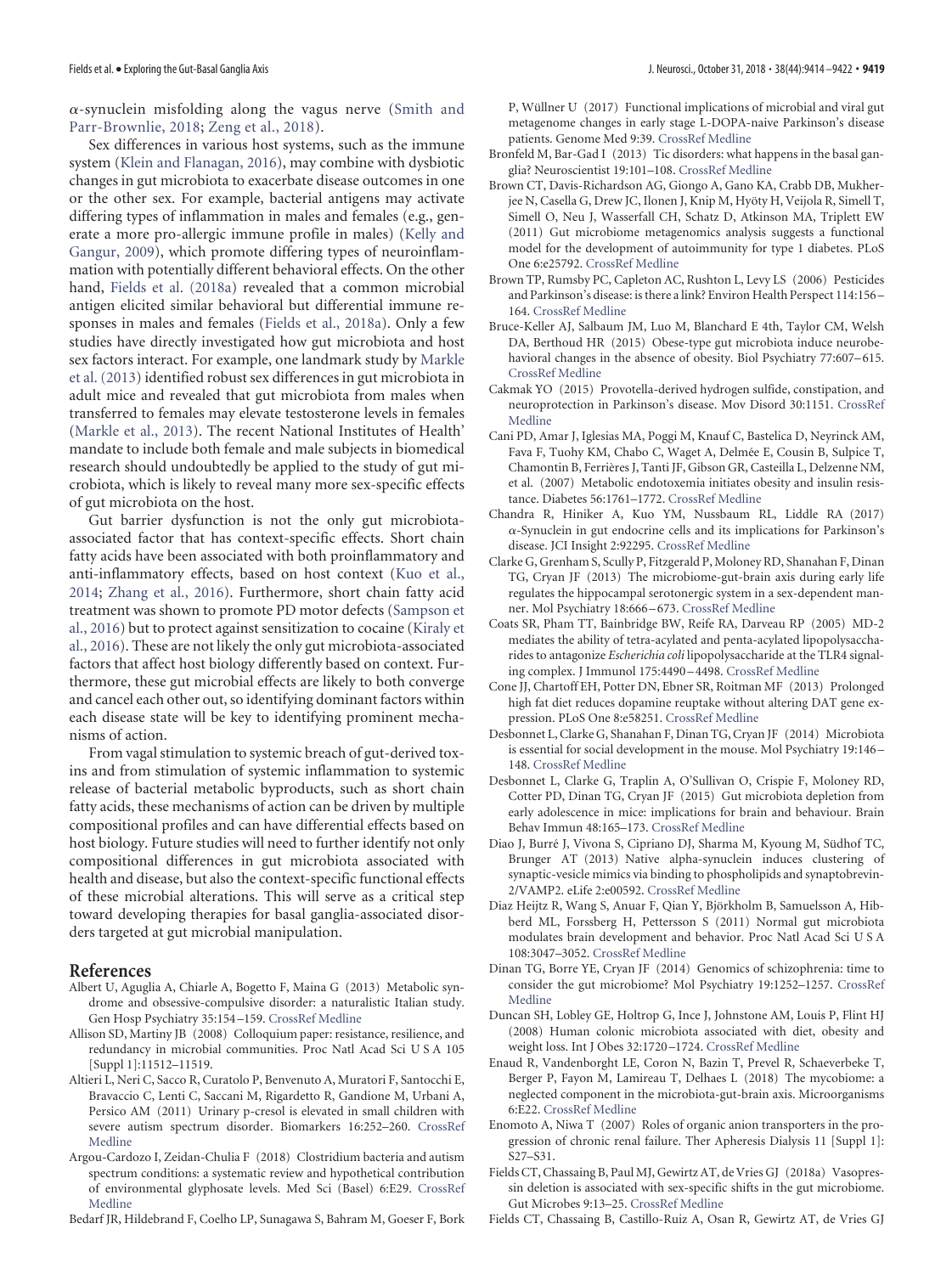(2018b) Effects of gut-derived endotoxin on anxiety-like and repetitive behaviors in male and female mice. Biol Sex Differ 9:7. [CrossRef](http://dx.doi.org/10.1186/s13293-018-0166-x) [Medline](http://www.ncbi.nlm.nih.gov/pubmed/29351816)

- <span id="page-6-6"></span>Figee M, Pattij T, Willuhn I, Luigjes J, van den Brink W, Goudriaan A, Potenza MN, Robbins TW, Denys D (2016) Compulsivity in obsessivecompulsive disorder and addictions. Eur Neuropsychopharmacol 26: 856 –868. [CrossRef](http://dx.doi.org/10.1016/j.euroneuro.2015.12.003) [Medline](http://www.ncbi.nlm.nih.gov/pubmed/26774279)
- <span id="page-6-17"></span>Finegold SM, Molitoris D, Song Y, Liu C, Vaisanen ML, Bolte E, McTeague M, Sandler R, Wexler H, Marlowe EM, Collins MD, Lawson PA, Summanen P, Baysallar M, Tomzynski TJ, Read E, Johnson E, Rolfe R, Nasir P, Shah H, et al (2002) Gastrointestinal microflora studies in late-onset autism. Clin Infect Dis 35:S6 –S16. [CrossRef](http://dx.doi.org/10.1086/341914) [Medline](http://www.ncbi.nlm.nih.gov/pubmed/12173102)
- <span id="page-6-18"></span>Finegold SM, Summanen PH, Downes J, Corbett K, Komoriya T (2017) Detection of clostridium perfringens toxin genes in the gut microbiota of autistic children. Anaerobe 45:133–137. [CrossRef](http://dx.doi.org/10.1016/j.anaerobe.2017.02.008) [Medline](http://www.ncbi.nlm.nih.gov/pubmed/28215985)
- <span id="page-6-22"></span>Forsyth CB, Shannon KM, Kordower JH, Voigt RM, Shaikh M, Jaglin JA, Estes JD, Dodiya HB, Keshavarzian A (2011) Increased intestinal permeability correlates with sigmoid mucosa alpha-synuclein staining and endotoxin exposure markers in early Parkinson's disease. PLoS One 6:e28032. [CrossRef](http://dx.doi.org/10.1371/journal.pone.0028032) [Medline](http://www.ncbi.nlm.nih.gov/pubmed/22145021)
- <span id="page-6-0"></span>Franco-Obregón A, Gilbert JA (2017) The microbiome-mitochondrion connection: common ancestries, common mechanisms, common goals. mSystems 2:e00018 –17. [CrossRef](http://dx.doi.org/10.1128/mSystems.00018-17) [Medline](http://www.ncbi.nlm.nih.gov/pubmed/28497122)
- <span id="page-6-12"></span>Fröhlich EE, Farzi A, Mayerhofer R, Reichmann F, Jacan A, Wagner B, Zinser E, Bordag N, Magnes C, Fröhlich E, Kashofer K, Gorkiewicz G, Holzer P (2016) Cognitive impairment by antibiotic-induced gut dysbiosis: analysis of gut microbiota-brain communication. Brain Behav Immun 56: 140 –155. [CrossRef](http://dx.doi.org/10.1016/j.bbi.2016.02.020) [Medline](http://www.ncbi.nlm.nih.gov/pubmed/26923630)
- <span id="page-6-33"></span>Fukuda K, Ogawa M, Taniguchi H, Saito M (2016) Molecular approaches to studying microbial communities: targeting the 16S ribosomal RNA gene. J UOEH 38:223–232. [CrossRef](http://dx.doi.org/10.7888/juoeh.38.223) [Medline](http://www.ncbi.nlm.nih.gov/pubmed/27627970)
- <span id="page-6-20"></span>Gabriele S, Sacco R, Cerullo S, Neri C, Urbani A, Tripi G, Malvy J, Barthelemy C, Bonnet-Brihault F, Persico AM (2014) Urinary *p*-cresol is elevated in young French children with autism spectrum disorder: a replication study. Biomarkers 19:463–470. [CrossRef](http://dx.doi.org/10.3109/1354750X.2014.936911) [Medline](http://www.ncbi.nlm.nih.gov/pubmed/25010144)
- <span id="page-6-21"></span>Gabriele S, Sacco R, Altieri L, Neri C, Urbani A, Bravaccio C, Riccio MP, Iovene MR, Bombace F, De Magistris L, Persico AM (2016) Slow intestinal transit contributes to elevate urinary *p*-cresol level in Italian autistic children. Autism Res 9:752–759. [CrossRef](http://dx.doi.org/10.1002/aur.1571) [Medline](http://www.ncbi.nlm.nih.gov/pubmed/26437875)
- <span id="page-6-11"></span>Gareau MG, Wine E, Rodrigues DM, Cho JH, Whary MT, Philpott DJ, Macqueen G, Sherman PM (2011) Bacterial infection causes stress-induced memory dysfunction in mice. Gut 60:307–317. [CrossRef](http://dx.doi.org/10.1136/gut.2009.202515) [Medline](http://www.ncbi.nlm.nih.gov/pubmed/20966022)
- <span id="page-6-1"></span>Geva-Zatorsky N, Sefik E, Kua L, Pasman L, Tan TG, Ortiz-Lopez A, Yanortsang TB, Yang L, Jupp R, Mathis D, Benoist C, Kasper DL (2017) Mining the human gut microbiota for immunomodulatory organisms. Cell 168: 928 –943.e11. [CrossRef](http://dx.doi.org/10.1016/j.cell.2017.01.022) [Medline](http://www.ncbi.nlm.nih.gov/pubmed/28215708)
- <span id="page-6-26"></span>Gilbert JA, Blaser MJ, Caporaso JG, Jansson JK, Lynch SV, Knight R (2018) Current understanding of the human microbiome. Nat Med 24:392–400. [CrossRef](http://dx.doi.org/10.1038/nm.4517) [Medline](http://www.ncbi.nlm.nih.gov/pubmed/29634682)
- <span id="page-6-16"></span>Gray MT, Woulfe JM (2015) Striatal blood– brain barrier permeability in Parkinson's disease. J Cereb Blood Flow Metab 35:747–750. [CrossRef](http://dx.doi.org/10.1038/jcbfm.2015.32) [Medline](http://www.ncbi.nlm.nih.gov/pubmed/25757748)
- <span id="page-6-32"></span>Guo S, Nighot M, Al-Sadi R, Alhmoud T, Nighot P, Ma TY (2015) Lipopolysaccharide regulation of intestinal tight junction permeability is mediated by TLR4 signal transduction pathway activation of FAK and MyD88. J Immunol 195:4999 –5010. [CrossRef](http://dx.doi.org/10.4049/jimmunol.1402598) [Medline](http://www.ncbi.nlm.nih.gov/pubmed/26466961)
- <span id="page-6-8"></span>Hadj-Bouziane F, Benatru I, Brovelli A, Klinger H, Thobois S, Broussolle E, Boussaoud D, Meunier M (2012) Advanced Parkinson's disease effect on goal-directed and habitual processes involved in visuomotor associative learning. Front Hum Neurosci 6:351. [CrossRef](http://dx.doi.org/10.3389/fnhum.2012.00351) [Medline](http://www.ncbi.nlm.nih.gov/pubmed/23386815)
- <span id="page-6-15"></span>Hasegawa S, Goto S, Tsuji H, Okuno T, Asahara T, Nomoto K, Shibata A, Fujisawa Y, Minato T, Okamoto A, Ohno K, Hirayama M (2015) Intestinal dysbiosis and lowered serum lipopolysaccharide-binding protein in Parkinson's disease. PLoS One 10:e0142164. [CrossRef](http://dx.doi.org/10.1371/journal.pone.0142164) [Medline](http://www.ncbi.nlm.nih.gov/pubmed/26539989)
- <span id="page-6-14"></span>Heintz-Buschart A, Pandey U, Wicke T, Sixel-Döring F, Janzen A, Sittig-Wiegand E, Trenkwalder C, Oertel WH, Mollenhauer B, Wilmes P (2018) The nasal and gut microbiome in Parkinson's disease and idiopathic rapid eye movement sleep behavior disorder. Mov Disord 33:88 – 98. [CrossRef](http://dx.doi.org/10.1002/mds.27105) [Medline](http://www.ncbi.nlm.nih.gov/pubmed/28843021)
- <span id="page-6-13"></span>Hill-Burns EM, Debelius JW, Morton JT, Wissemann WT, Lewis MR, Wallen ZD, Peddada SD, Factor SA, Molho E, Zabetian CP, Knight R, Payami H (2017) Parkinson's disease and Parkinson's disease medications have

distinct signatures of the gut microbiome. Mov Disord 32:739 –749. [CrossRef](http://dx.doi.org/10.1002/mds.26942) [Medline](http://www.ncbi.nlm.nih.gov/pubmed/28195358)

- <span id="page-6-5"></span>Hoban AE, Stilling RM, Moloney G, Shanahan F, Dinan TG, Clarke G, Cryan JF (2018) The microbiome regulates amygdala-dependent fear recall. Mol Psychiatry 23:1134 –1144. [CrossRef](http://dx.doi.org/10.1038/mp.2017.100) [Medline](http://www.ncbi.nlm.nih.gov/pubmed/28507320)
- <span id="page-6-10"></span>Holmqvist S, Chutna O, Bousset L, Aldrin-Kirk P, Li W, Björklund T, Wang ZY, Roybon L, Melki R, Li JY (2014) Direct evidence of Parkinson pathology spread from the gastrointestinal tract to the brain in rats. Acta Neuropathol 128:805–820. [CrossRef](http://dx.doi.org/10.1007/s00401-014-1343-6) [Medline](http://www.ncbi.nlm.nih.gov/pubmed/25296989)
- <span id="page-6-3"></span>Hsiao EY, McBride SW, Hsien S, Sharon G, Hyde ER, McCue T, Codelli JA, Chow J, Reisman SE, Petrosino JF, Patterson PH, Mazmanian SK (2013) Microbiota modulate behavioral and physiological abnormalities associated with neurodevelopmental disorders. Cell 155:1451–1463. [CrossRef](http://dx.doi.org/10.1016/j.cell.2013.11.024) [Medline](http://www.ncbi.nlm.nih.gov/pubmed/24315484)
- <span id="page-6-27"></span>Ignacio A, Fernandes MR, Rodrigues VA, Groppo FC, Cardoso AL, Avila-Campos MJ, Nakano V (2016) Correlation between body mass index and faecal microbiota from children. Clin Microbiol Infect 22:258.e1-e8. [CrossRef](http://dx.doi.org/10.1016/j.cmi.2015.10.031) [Medline](http://www.ncbi.nlm.nih.gov/pubmed/26551842)
- <span id="page-6-19"></span>Iovene MR, Bombace F, Maresca R, Sapone A, Iardino P, Picardi A, Marotta R, Schiraldi C, Siniscalco D, Serra N, de Magistris L, Bravaccio C (2017) Intestinal dysbiosis and yeast isolation in stool of subjects with autism spectrum disorders. Mycopathologia 182:349 –363. [CrossRef](http://dx.doi.org/10.1007/s11046-016-0068-6) [Medline](http://www.ncbi.nlm.nih.gov/pubmed/27655151)
- <span id="page-6-31"></span>Jakobsson HE, Rodríguez-Piñeiro AM, Schütte A, Ermund A, Boysen P, Bemark M, Sommer F, Bäckhed F, Hansson GC, Johansson ME (2015) The composition of the gut microbiota shapes the colon mucus barrier. EMBO Rep 16:164 –177. [CrossRef](http://dx.doi.org/10.15252/embr.201439263) [Medline](http://www.ncbi.nlm.nih.gov/pubmed/25525071)
- <span id="page-6-2"></span>Jousset A, Bienhold C, Chatzinotas A, Gallien L, Gobet A, Kurm V, Küsel K, Rillig MC, Rivett DW, Salles JF, van der Heijden MG, Youssef NH, Zhang X, Wei Z, Hol WH (2017) Where less may be more: how the rare biosphere pulls ecosystems strings. ISME J 11:853–862. [CrossRef](http://dx.doi.org/10.1038/ismej.2016.174) [Medline](http://www.ncbi.nlm.nih.gov/pubmed/28072420)
- <span id="page-6-28"></span>Jung TD, Jung PS, Raveendran L, Farbod Y, Dvorkin-Gheva A, Sakic B, Surette MG, Szechtman H (2018) Changes in gut microbiota during development of compulsive checking and locomotor sensitization induced by chronic treatment with the dopamine agonist quinpirole. Behav Pharmacol 29:211–224. [CrossRef](http://dx.doi.org/10.1097/FBP.0000000000000363) [Medline](http://www.ncbi.nlm.nih.gov/pubmed/29194070)
- <span id="page-6-23"></span>Kang DW, Park JG, Ilhan ZE, Wallstrom G, Labaer J, Adams JB, Krajmalnik-Brown R (2013) Reduced incidence of prevotella and other fermenters in intestinal microflora of autistic children. PLoS One 8:e68322. [CrossRef](http://dx.doi.org/10.1371/journal.pone.0068322) [Medline](http://www.ncbi.nlm.nih.gov/pubmed/23844187)
- <span id="page-6-25"></span>Kang DW, Ilhan ZE, Isern NG, Hoyt DW, Howsmon DP, Shaffer M, Lozupone CA, Hahn J, Adams JB, Krajmalnik-Brown R (2018) Differences in fecal microbial metabolites and microbiota of children with autism spectrum disorders. Anaerobe 49:121–131. [CrossRef](http://dx.doi.org/10.1016/j.anaerobe.2017.12.007) [Medline](http://www.ncbi.nlm.nih.gov/pubmed/29274915)
- <span id="page-6-9"></span>Kannarkat GT, Boss JM, Tansey MG (2013) The role of innate and adaptive immunity in Parkinson's disease. J Parkinsons Dis 3:493–514. [CrossRef](http://dx.doi.org/10.3233/JPD-130250) [Medline](http://www.ncbi.nlm.nih.gov/pubmed/24275605)
- <span id="page-6-35"></span>Kelly C, Gangur V (2009) Sex disparity in food allergy: evidence from the PubMed database. J Allergy (Cairo) 2009:159845. [CrossRef](http://dx.doi.org/10.1155/2009/159845) [Medline](http://www.ncbi.nlm.nih.gov/pubmed/20975795)
- <span id="page-6-30"></span>Keshavarzian A, Green SJ, Engen PA, Voigt RM, Naqib A, Forsyth CB, Mutlu E, Shannon KM (2015) Colonic bacterial composition in Parkinson's disease. Mov Disord 30:1351–1360. [CrossRef](http://dx.doi.org/10.1002/mds.26307) [Medline](http://www.ncbi.nlm.nih.gov/pubmed/26179554)
- <span id="page-6-4"></span>Kiraly DD, Walker DM, Calipari ES, Labonte B, Issler O, Pena CJ, Ribeiro EA, Russo SJ, Nestler EJ (2016) Alterations of the host microbiome affect behavioral responses to cocaine. Sci Rep 6:35455. [CrossRef](http://dx.doi.org/10.1038/srep35455) [Medline](http://www.ncbi.nlm.nih.gov/pubmed/27752130)
- <span id="page-6-34"></span>Klein SL, Flanagan KL (2016) Sex differences in immune responses. Nat Rev Immunol 16:626 –638. [CrossRef](http://dx.doi.org/10.1038/nri.2016.90) [Medline](http://www.ncbi.nlm.nih.gov/pubmed/27546235)
- <span id="page-6-7"></span>Kohl S, Heekeren K, Klosterkötter J, Kuhn J (2013) Prepulse inhibition in psychiatric disorders–apart from schizophrenia. J Psychiatr Res 47:445– 452. [CrossRef](http://dx.doi.org/10.1016/j.jpsychires.2012.11.018) [Medline](http://www.ncbi.nlm.nih.gov/pubmed/23287742)
- <span id="page-6-29"></span>Koliada A, Syzenko G, Moseiko V, Budovska L, Puchkov K, Perederiy V, Gavalko Y, Dorofeyev A, Romanenko M, Tkach S, Sineok L, Lushchak O, Vaiserman A (2017) Association between body mass index and *Firmicutes*/*Bacteroidetes*ratio in an adult Ukrainian population. BMC Microbiol 17:120. [CrossRef](http://dx.doi.org/10.1186/s12866-017-1027-1) [Medline](http://www.ncbi.nlm.nih.gov/pubmed/28532414)
- <span id="page-6-24"></span>Krajmalnik-Brown R, Lozupone C, Kang DW, Adams JB (2015) Gut bacteria in children with autism spectrum disorders: challenges and promise of studying how a complex community influences a complex disease. Microb Ecol Health Dis 26:26914. [CrossRef](http://dx.doi.org/10.3402/mehd.v26.26914) [Medline](http://www.ncbi.nlm.nih.gov/pubmed/25769266)
- <span id="page-6-36"></span>Kuo SM, Chan WC, Hu Z (2014) Wild-type and IL10-null mice have differential colonic epithelial gene expression responses to dietary supplementation with synbiotic *Bifidobacterium animalis* subspecies lactis and inulin. J Nutr 144:245–251. [CrossRef](http://dx.doi.org/10.3945/jn.113.185249) [Medline](http://www.ncbi.nlm.nih.gov/pubmed/24381223)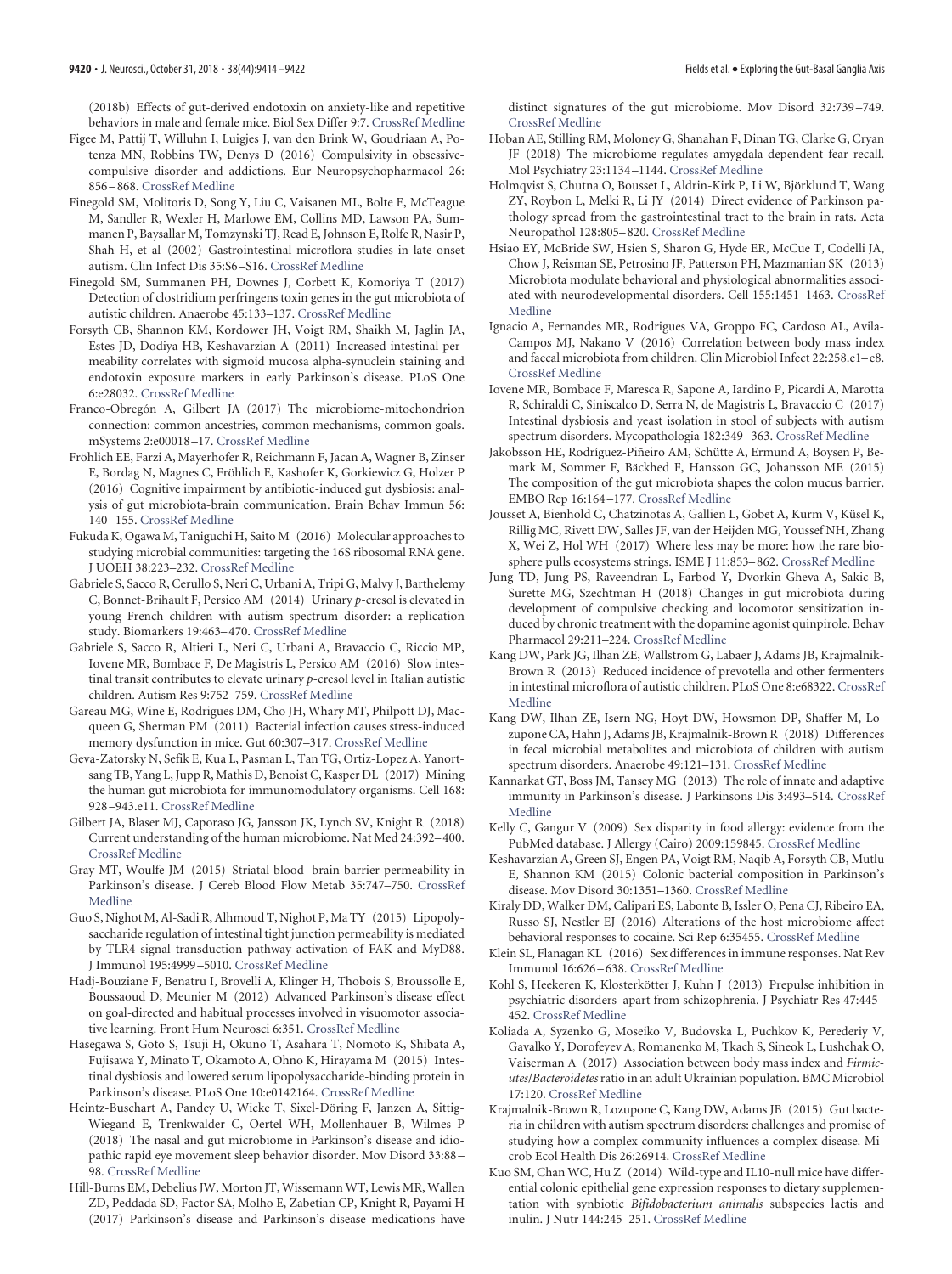- <span id="page-7-7"></span>Leclercq S, Mian FM, Stanisz AM, Bindels LB, Cambier E, Ben-Amram H, Koren O, Forsythe P, Bienenstock J (2017) Low-dose penicillin in early life induces long-term changes in murine gut microbiota, brain cytokines and behavior. Nat Commun 8:15062. [CrossRef](http://dx.doi.org/10.1038/ncomms15062) [Medline](http://www.ncbi.nlm.nih.gov/pubmed/28375200)
- <span id="page-7-34"></span>Ley RE, Bäckhed F, Turnbaugh P, Lozupone CA, Knight RD, Gordon JI (2005) Obesity alters gut microbial ecology. Proc Natl Acad Sci U S A 102:11070 –11075. [CrossRef](http://dx.doi.org/10.1073/pnas.0504978102) [Medline](http://www.ncbi.nlm.nih.gov/pubmed/16033867)
- <span id="page-7-3"></span>Ley RE, Turnbaugh PJ, Klein S, Gordon JI (2006) Microbial ecology: human gut microbes associated with obesity. Nature 444:1022–1023. [CrossRef](http://dx.doi.org/10.1038/4441022a) [Medline](http://www.ncbi.nlm.nih.gov/pubmed/17183309)
- <span id="page-7-22"></span>Li Q, Zhou JM (2016) The microbiota-gut-brain axis and its potential therapeutic role in autism spectrum disorder. Neuroscience 324:131–139. [CrossRef](http://dx.doi.org/10.1016/j.neuroscience.2016.03.013) [Medline](http://www.ncbi.nlm.nih.gov/pubmed/26964681)
- <span id="page-7-11"></span>Li W, Wu X, Hu X, Wang T, Liang S, Duan Y, Jin F, Qin B (2017) Structural changes of gut microbiota in Parkinson's disease and its correlation with clinical features. Sci China Life Sci 60:1223–1233. [CrossRef](http://dx.doi.org/10.1007/s11427-016-9001-4) [Medline](http://www.ncbi.nlm.nih.gov/pubmed/28536926)
- <span id="page-7-6"></span>Liu B, Fang F, Pedersen NL, Tillander A, Ludvigsson JF, Ekbom A, Svenningsson P, Chen H, Wirdefeldt K (2017) Vagotomy and Parkinson disease: a Swedish register-based matched-cohort study. Neurology 88:1996 – 2002. [CrossRef](http://dx.doi.org/10.1212/WNL.0000000000003961) [Medline](http://www.ncbi.nlm.nih.gov/pubmed/28446653)
- <span id="page-7-25"></span>MacFabe DF, Cain NE, Boon F, Ossenkopp KP, Cain DP (2011) Effects of the enteric bacterial metabolic product propionic acid on object-directed behavior, social behavior, cognition, and neuroinflammation in adolescent rats: relevance to autism spectrum disorder. Behav Brain Res 217:47– 54. [CrossRef](http://dx.doi.org/10.1016/j.bbr.2010.10.005) [Medline](http://www.ncbi.nlm.nih.gov/pubmed/20937326)
- <span id="page-7-39"></span>Markle JG, Frank DN, Mortin-Toth S, Robertson CE, Feazel LM, Rolle-Kampczyk U, von Bergen M, McCoy KD, Macpherson AJ, Danska JS (2013) Sex differences in the gut microbiome drive hormone-dependent regulation of autoimmunity. Science 339:1084 –1088. [CrossRef](http://dx.doi.org/10.1126/science.1233521) [Medline](http://www.ncbi.nlm.nih.gov/pubmed/23328391)
- <span id="page-7-21"></span>Martirosian G, Ekiel A, Aptekorz M, Wiechula B, Kazek B, Jankowska-Steifer E, Józwiak J, Moskalewski S (2011) Fecal lactoferrin and clostridium spp. in stools of autistic children. Anaerobe 17:43–45. [CrossRef](http://dx.doi.org/10.1016/j.anaerobe.2010.12.003) [Medline](http://www.ncbi.nlm.nih.gov/pubmed/21167951)
- <span id="page-7-2"></span>Mazmanian SK, Liu CH, Tzianabos AO, Kasper DL (2005) An immunomodulatory molecule of symbiotic bacteria directs maturation of the host immune system. Cell 122:107–118. [CrossRef](http://dx.doi.org/10.1016/j.cell.2005.05.007) [Medline](http://www.ncbi.nlm.nih.gov/pubmed/16009137)
- <span id="page-7-30"></span>Merkx-Jacques A, Coors A, Brousseau R, Masson L, Mazza A, Tien YC, Topp E (2013) Evaluating the pathogenic potential of environmental *Escherichia coli* by using the *Caenorhabditis elegans* infection model. Appl Environ Microbiol 79:2435–2445. [CrossRef](http://dx.doi.org/10.1128/AEM.03501-12) [Medline](http://www.ncbi.nlm.nih.gov/pubmed/23377948)
- <span id="page-7-35"></span>Million M, Angelakis E, Maraninchi M, Henry M, Giorgi R, Valero R, Vialettes B, Raoult D (2013) Correlation between body mass index and gut concentrations of *Lactobacillus reuteri*, *Bifidobacterium animalis*, *Methanobrevibacter smithii* and *Escherichia coli*. Int J Obes (Lond) 37:1460 – 1466. [CrossRef](http://dx.doi.org/10.1038/ijo.2013.20) [Medline](http://www.ncbi.nlm.nih.gov/pubmed/23459324)
- <span id="page-7-13"></span>Minato T, Maeda T, Fujisawa Y, Tsuji H, Nomoto K, Ohno K, Hirayama M (2017) Progression of Parkinson's disease is associated with gut dysbiosis: two-year follow-up study. PLoS One 12:e0187307. [CrossRef](http://dx.doi.org/10.1371/journal.pone.0187307) [Medline](http://www.ncbi.nlm.nih.gov/pubmed/29091972)
- <span id="page-7-32"></span>Moore CF, Panciera JI, Sabino V, Cottone P (2018) Neuropharmacology of compulsive eating. Philos Trans R Soc Lond B Biol Sci 373.
- <span id="page-7-4"></span>Neufeld KM, Kang N, Bienenstock J, Foster JA (2011) Reduced anxiety-like behavior and central neurochemical change in germ-free mice. Neurogastroenterol Motil 23:255- 264:e119. [CrossRef](http://dx.doi.org/10.1111/j.1365-2982.2010.01620.x) [Medline](http://www.ncbi.nlm.nih.gov/pubmed/21054680)
- <span id="page-7-19"></span>Nishino R, Mikami K, Takahashi H, Tomonaga S, Furuse M, Hiramoto T, Aiba Y, Koga Y, Sudo N (2013) Commensal microbiota modulate murine behaviors in a strictly contamination-free environment confirmed by culture-based methods. Neurogastroenterol Motil 25:521–528. [CrossRef](http://dx.doi.org/10.1111/nmo.12110) [Medline](http://www.ncbi.nlm.nih.gov/pubmed/23480302)
- <span id="page-7-20"></span>Parracho HM, Bingham MO, Gibson GR, McCartney AL (2005) Differences between the gut microflora of children with autistic spectrum disorders and that of healthy children. J Med Microbiol 54:987–991. [CrossRef](http://dx.doi.org/10.1099/jmm.0.46101-0) [Medline](http://www.ncbi.nlm.nih.gov/pubmed/16157555)
- <span id="page-7-33"></span>Pascale A, Marchesi N, Marelli C, Coppola A, Luzi L, Govoni S, Giustina A, Gazzaruso C (2018) Microbiota and metabolic diseases. Endocrine 61: 357–371. [CrossRef](http://dx.doi.org/10.1007/s12020-018-1605-5) [Medline](http://www.ncbi.nlm.nih.gov/pubmed/29721802)
- <span id="page-7-37"></span>Pastagia M, Schuch R, Fischetti VA, Huang DB (2013) Lysins: the arrival of pathogen-directed anti-infectives. J Med Microbiol 62:1506 –1516. [CrossRef](http://dx.doi.org/10.1099/jmm.0.061028-0) [Medline](http://www.ncbi.nlm.nih.gov/pubmed/23813275)
- <span id="page-7-12"></span>Patrick RP, Ames BN (2015) Vitamin D and the omega-3 fatty acids control serotonin synthesis and action: 2. Relevance for ADHD, bipolar disorder, schizophrenia, and impulsive behavior. FASEB J 29:2207–2222. [CrossRef](http://dx.doi.org/10.1096/fj.14-268342) [Medline](http://www.ncbi.nlm.nih.gov/pubmed/25713056)
- <span id="page-7-14"></span>Petrov VA, Saltykova IV, Zhukova IA, Alifirova VM, Zhukova NG, Dorofeeva

YB, Tyakht AV, Kovarsky BA, Alekseev DG, Kostryukova ES, Mironova YS, Izhboldina OP, Nikitina MA, Perevozchikova TV, Fait EA, Babenko VV, Vakhitova MT, Govorun VM, Sazonov AE (2017) Analysis of gut microbiota in patients with Parkinson's disease. Bull Exp Biol Med 162: 734 –737. [CrossRef](http://dx.doi.org/10.1007/s10517-017-3700-7) [Medline](http://www.ncbi.nlm.nih.gov/pubmed/28429209)

- <span id="page-7-15"></span>Plaza-Díaz J, Ruiz-Ojeda FJ, Vilchez-Padial LM, Gil A (2017) Evidence of the anti-inflammatory effects of probiotics and synbiotics in intestinal chronic diseases. Nutrients 9:E555. [CrossRef](http://dx.doi.org/10.3390/nu9060555) [Medline](http://www.ncbi.nlm.nih.gov/pubmed/28555037)
- <span id="page-7-18"></span>Popa SL, Dumitrascu DL (2015) Anxiety and IBS revisited: ten years later. Clujul Med 88:253–257. [CrossRef](http://dx.doi.org/10.15386/cjmed-495) [Medline](http://www.ncbi.nlm.nih.gov/pubmed/26609253)
- <span id="page-7-16"></span>Poretsky R, Rodriguez RL, Luo C, Tsementzi D, Konstantinidis KT (2014) Strengths and limitations of 16S rRNA gene amplicon sequencing in revealing temporal microbial community dynamics. PLoS One 9:e93827. [CrossRef](http://dx.doi.org/10.1371/journal.pone.0093827) [Medline](http://www.ncbi.nlm.nih.gov/pubmed/24714158)
- <span id="page-7-17"></span>Posserud I, Stotzer PO, Björnsson ES, Abrahamsson H, Simrén M (2007) Small intestinal bacterial overgrowth in patients with irritable bowel syndrome. Gut 56:802–808. [CrossRef](http://dx.doi.org/10.1136/gut.2006.108712) [Medline](http://www.ncbi.nlm.nih.gov/pubmed/17148502)
- <span id="page-7-31"></span>Proença JT, Barral DC, Gordo I (2017) Commensal-to-pathogen transition: one-single transposon insertion results in two pathoadaptive traits in *Escherichia coli*-macrophage interaction. Sci Rep 7:4504. [CrossRef](http://dx.doi.org/10.1038/s41598-017-04081-1) [Medline](http://www.ncbi.nlm.nih.gov/pubmed/28674418)
- <span id="page-7-28"></span>Pulikkan J, Maji A, Dhakan DB, Saxena R, Mohan B, Anto MM, Agarwal N, Grace T, Sharma VK (2018) Gut microbial dysbiosis in Indian children with autism spectrum disorders. Microb Ecol. Advance online publication. Retrieved Mar. 21, 2018. doi: 10.1007/s00248-018-1176-2.[CrossRef](http://dx.doi.org/10.1007/s00248-018-1176-2) [Medline](http://www.ncbi.nlm.nih.gov/pubmed/29564487)
- <span id="page-7-9"></span>Qian Y, Yang X, Xu S, Wu C, Song Y, Qin N, Chen SD, Xiao Q (2018) Alteration of the fecal microbiota in Chinese patients with Parkinson's disease. Brain Behav Immun 70:194 –202. [CrossRef](http://dx.doi.org/10.1016/j.bbi.2018.02.016) [Medline](http://www.ncbi.nlm.nih.gov/pubmed/29501802)
- <span id="page-7-27"></span>Qiao Y, Wu M, Feng Y, Zhou Z, Chen L, Chen F (2018) Alterations of oral microbiota distinguish children with autism spectrum disorders from healthy controls. Sci Rep 8:1597. [CrossRef](http://dx.doi.org/10.1038/s41598-018-19982-y) [Medline](http://www.ncbi.nlm.nih.gov/pubmed/29371629)
- <span id="page-7-8"></span>Rabot S, Membrez M, Bruneau A, Gérard P, Harach T, Moser M, Raymond F, Mansourian R, Chou CJ (2010) Germ-free C57BL/6J mice are resistant to high-fat-diet-induced insulin resistance and have altered cholesterol metabolism. FASEB J 24:4948 –4959. [CrossRef](http://dx.doi.org/10.1096/fj.10-164921) [Medline](http://www.ncbi.nlm.nih.gov/pubmed/20724524)
- <span id="page-7-1"></span>Rosenbaum M, Knight R, Leibel RL (2015) The gut microbiota in human energy homeostasis and obesity. Trends Endocrinol Metab 26:493–501. [CrossRef](http://dx.doi.org/10.1016/j.tem.2015.07.002) [Medline](http://www.ncbi.nlm.nih.gov/pubmed/26257300)
- <span id="page-7-5"></span>Sampson TR, Debelius JW, Thron T, Janssen S, Shastri GG, Ilhan ZE, Challis C, Schretter CE, Rocha S, Gradinaru V, Chesselet MF, Keshavarzian A, Shannon KM, Krajmalnik-Brown R, Wittung-Stafshede P, Knight R, Mazmanian SK (2016) Gut microbiota regulate motor deficits and neuroinflammation in a model of Parkinson's disease. Cell 167:1469 – 1480.e12. [CrossRef](http://dx.doi.org/10.1016/j.cell.2016.11.018) [Medline](http://www.ncbi.nlm.nih.gov/pubmed/27912057)
- <span id="page-7-10"></span>Scheperjans F, Aho V, Pereira PA, Koskinen K, Paulin L, Pekkonen E, Haapaniemi E, Kaakkola S, Eerola-Rautio J, Pohja M, Kinnunen E, Murros K, Auvinen P (2015) Gut microbiota are related to Parkinson's disease and clinical phenotype. Mov Disord 30:350 –358. [CrossRef](http://dx.doi.org/10.1002/mds.26069) [Medline](http://www.ncbi.nlm.nih.gov/pubmed/25476529)
- <span id="page-7-36"></span>Schwiertz A, Taras D, Schäfer K, Beijer S, Bos NA, Donus C, Hardt PD (2010) Microbiota and SCFA in lean and overweight healthy subjects. Obesity 18:190 –195. [CrossRef](http://dx.doi.org/10.1038/oby.2009.167) [Medline](http://www.ncbi.nlm.nih.gov/pubmed/19498350)
- <span id="page-7-0"></span>Sender R, Fuchs S, Milo R (2016) Revised estimates for the number of human and bacteria cells in the body. PLoS Biol 14:e1002533. [CrossRef](http://dx.doi.org/10.1371/journal.pbio.1002533) [Medline](http://www.ncbi.nlm.nih.gov/pubmed/27541692)
- <span id="page-7-29"></span>Shaaban SY, El Gendy YG, Mehanna NS, El-Senousy WM, El-Feki HSA, Saad K, El-Asheer OM (2017) The role of probiotics in children with autism spectrum disorder: a prospective, open-label study. Nutr Neurosci 2017: 1–6. [CrossRef](http://dx.doi.org/10.1080/1028415X.2017.1347746) [Medline](http://www.ncbi.nlm.nih.gov/pubmed/28686541)
- <span id="page-7-23"></span>Shultz SR (2014) Propionic acid animal model of autism. In: Comprehensive guide to autism (Patel V, Martin C, eds). New York: Springer.
- <span id="page-7-26"></span>Shultz SR, MacFabe DF, Ossenkopp KP, Scratch S, Whelan J, Taylor R, Cain DP (2008) Intracerebroventricular injection of propionic acid, an enteric bacterial metabolic end-product, impairs social behavior in the rat: implications for an animal model of autism. Neuropharmacology 54: 901–911. [CrossRef](http://dx.doi.org/10.1016/j.neuropharm.2008.01.013) [Medline](http://www.ncbi.nlm.nih.gov/pubmed/18395759)
- <span id="page-7-24"></span>Shultz SR, Macfabe DF, Martin S, Jackson J, Taylor R, Boon F, Ossenkopp KP, Cain DP (2009) Intracerebroventricular injections of the enteric bacterial metabolic product propionic acid impair cognition and sensorimotor ability in the Long-Evans rat: further development of a rodent model of autism. Behav Brain Res 200:33–41. [CrossRef](http://dx.doi.org/10.1016/j.bbr.2008.12.023) [Medline](http://www.ncbi.nlm.nih.gov/pubmed/19154758)

<span id="page-7-38"></span>Smith LM, Parr-Brownlie LC (2018) A neuroscience perspective of the gut